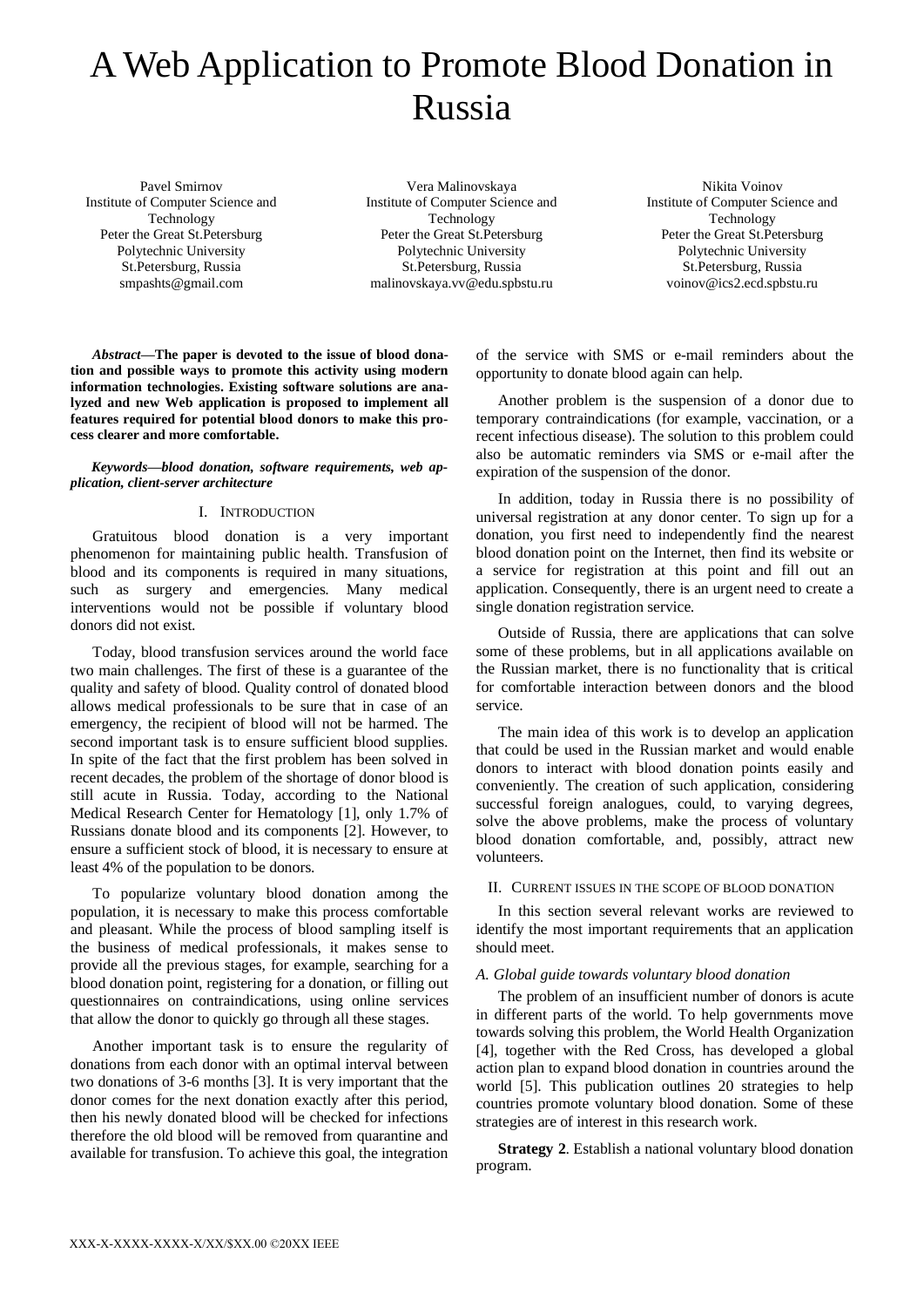Among other things, this strategy recommends raising donor awareness, and one of the steps to achieve this goal is to use communication tools for donors and blood services. Today in Russia there is no convenient and universal way to communicate with donor points, but the proposed application will create the ability to quickly correspond with any blood donation point using chat.

Also, this strategy proposes to store data on temporary or permanent contraindications of donors, successful donations, and test results in a centralized database, in order to then use this information to alert donors.

**Strategy 4**. Understand blood donors.

This strategy proposes to explore the factors that positively or negatively influence the motivation of donors, as well as the things that deter people from voluntary blood donation. In these terms it is proposed to create a section in which donors can leave feedback about the donation, as well as about the blood donation point itself.

**Strategy 13**. Keep in touch with infrequent, inactive, and suspended donors.

This strategy states that donors who donate blood infrequently, or for some reason have stopped donating blood, are one of the target groups to attract donations. It is mentioned that returning former donors to blood donations is much less laborious than attracting new ones. Inactive donors may simply need to be reminded of the importance of their donations and invited to a new donation visit. Therefore, it makes sense to create an e-mail notification system for less active donors, and donors suspended due to temporary contraindications.

The next step is to segment the donor data according to variables such as the length of time since the last donation, the place of donation, and the total number of donations. This will make it possible to identify priority donors who have left; for example, it will be easier to reactivate a donor who last visited a donor site two years ago than one who donated blood ten years ago.

**Strategy 14**. Retain regular blood donors.

This strategy addresses the various motivations for voluntary blood donation and suggests:

- Give donors access to their donation history, it is important that it is updated every time they donate blood.
- Establish an easy appointment system, encourage donors to plan their next visit, and send a reminder in advance of the appointment using their preferred communication method (e.g., email, calls, or SMS).
- Identify donors with rare blood types and educate them about the importance of their blood type. Also motivate donors to donate blood during holiday periods or in critical situations when the number of donors is expected to be low.
- Conduct donor surveys to assess the quality of the blood transfusion service. Give donors the opportunity to leave feedback and suggestions for improving the blood donation process.

**Strategy 16**. Make blood donation convenient for donors.

Addressing issues that donors consider important goes a long way in strengthening donor loyalty and encouraging more regular donations. This strategy proposes:

- Optimize the donation process and donor flow by making the most efficient use of time.
- Establish appointments system to prevent delays and ensure a stable and manageable flow of donors throughout the donation process.

# *B. MHealth technology*

The authors of the paper claim that only 1.8% of the world's population are blood donors, while the need for health systems can be met when 3 to 5% of people voluntarily donate blood.

In [6] the problem of increasing and maintaining the number of blood donors is considered. The authors of the paper believe that the use of mobile technologies in healthcare can increase the number of blood donors. To meet this need, a qualitative study was conducted to determine the availability of applications that support the activities of the Brazilian blood donation departments. As a result of this study, a list of requirements was proposed that an application must meet to be effective in recruiting blood donors, the most interesting of which are presented below:

- Registration of donors.
- Ability to schedule a donation.
- Identify contraindications to donation and inform the donor about them.
- Calculate and save the date of the next donation.
- Show the donor the closest blood donation point.
- Make an invitation to the donor to donate blood.
- Allow the donor to send invitations to friends to become a donor.
- Ensure constant communication with the donor via SMS messages.
- Allow posting infomercials and feedbacks in the app.
- Use gamification in the app (points, badges, etc.)
- Provide the donor with blood test results after donation.

Another useful result of this study was anonymous statistics on the popularity of using various functionalities. By collecting anonymous statistics about users of donor applications, it was found that the most popular functions are searching for information about blood donation, determining the nearest blood point, making an appointment to donate blood.

# *C. Russian specifics*

Donors' blood scarcity is a major challenge in Russia nowadays. In [7] author investigates peculiarities of donor practices in Russia and considers obstacles to the dissemination of blood donation as well as motivation to donate blood.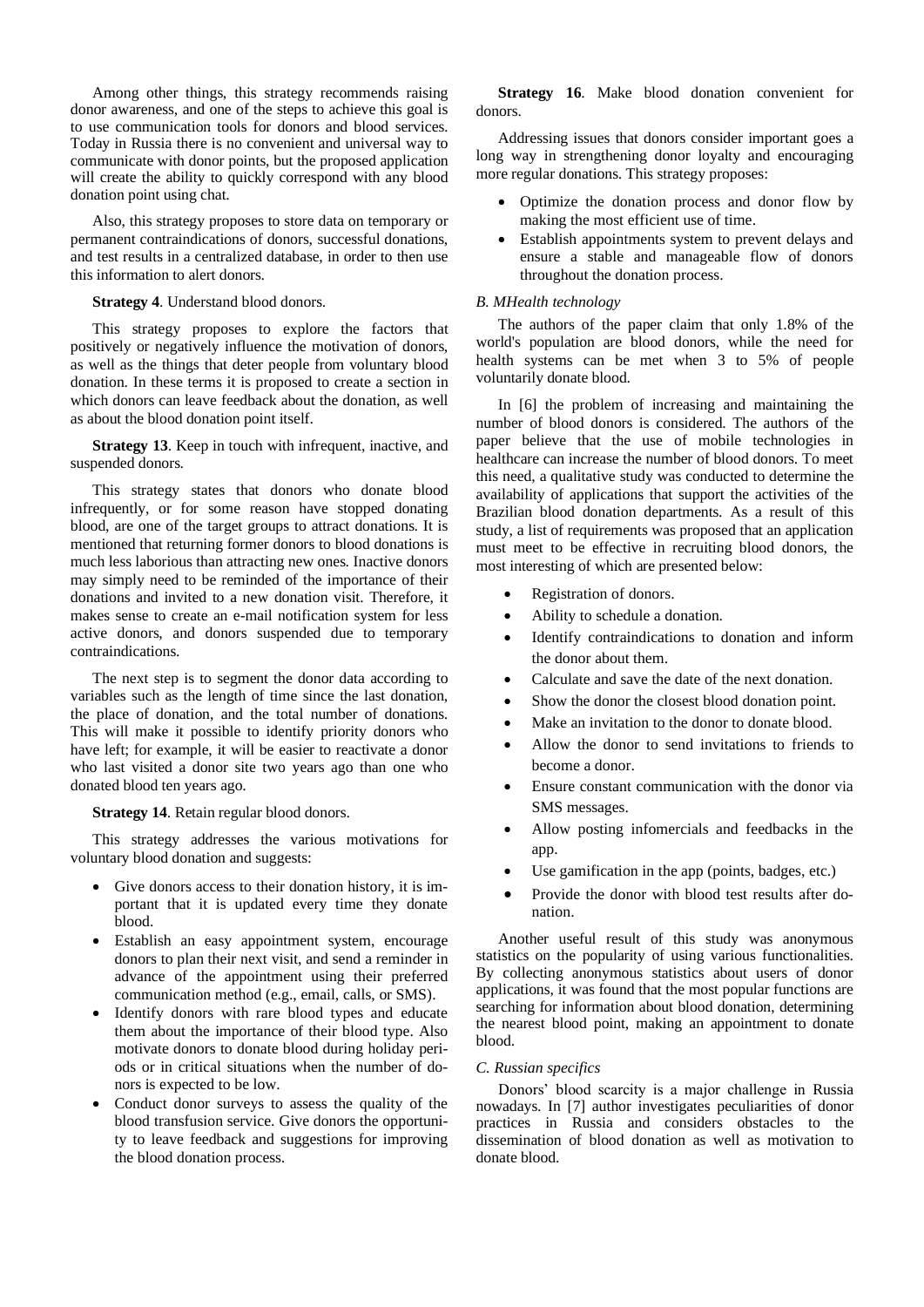It is noted that one of the reasons for the low involvement of Russians in blood donation is the lack of awareness about the process itself. Often, the reluctance to donate blood is associated with concern for health, for example, it is still widely believed that during donation there is a high risk of contracting infections. Therefore, potential donors should have access to accurate information and have at least a basic understanding of the field of blood donation.

Moreover, one of the obstacles is the laboriousness of the donation procedure. The practice of blood donation can be difficult to integrate into everyday life since the process itself is quite time-consuming. So, it is necessary to direct efforts to reduce the time spent by the donor at the transfusion point.

Apart from altruism, the author considers the opportunity to receive material rewards and benefits that are provided to all donors in Russia to be the major incentives towards blood donations. Consequently, it is necessary to inform both potential and active donors about benefits provided for blood donation.

All in all, the features of donor practice in Russia were highlighted, which are important to take into consideration while working towards the promotion of donation.

## III. OVERVIEW OF EXISTING SOLUTIONS

Available Russian and foreign applications for donors were analyzed and summarized in Table 1 with the following numbering:

*1)* yadonor.ru (Russian blood service website) [8].

*2)* eliz-spb.ru/otdelenie-perelivaniya-krovi (blood transfusion point website) [9].

*3)* RedCrossBlood.org (American Red Cross blood services website) [10].

*4)* donorsearch.org (Russian donor community website)  $[11]$ .

*5)* Proposed solution.

TABLE I. ANALYSIS OF EXISTING SOLUTIONS

| <b>Feature</b>                                              |        |     | 3      | 4      | 5      |
|-------------------------------------------------------------|--------|-----|--------|--------|--------|
| Donor registration                                          | $^{+}$ |     | $+$    | $^{+}$ | $^{+}$ |
| Finding the nearest point on the map                        |        |     | $+$    |        | $+$    |
| Questionnaire with temporary contrain-<br>dications         |        |     | $+$    |        | $^{+}$ |
| Registration for blood donation                             |        | $+$ | $+$    |        | $^{+}$ |
| Reminders for upcoming donations and                        | $^{+}$ |     | $+$    | $+$    | $^{+}$ |
| opportunities to donate blood                               |        |     |        |        |        |
| Donor traffic light                                         | $^{+}$ | $+$ |        | $+$    | $^{+}$ |
| Sorting donor points by donor traffic<br>light <sup>1</sup> |        |     |        | $^{+}$ | $^{+}$ |
| Feedbacks                                                   | $^{+}$ | $+$ |        |        | $^{+}$ |
| Chat with donor point                                       |        |     |        |        | $^{+}$ |
| Donor point news                                            | $^{+}$ |     |        |        | $^{+}$ |
| Viewing personal donations                                  | $^{+}$ |     | $^{+}$ | $^{+}$ |        |

<sup>1</sup> *The Donor Traffic Light* is a system that aims to create an optimal supply of donated blood and alert donors to the need for blood components at a specific blood transfusion point (Fig.1). It is used throughout Russia, as well as in countries of the Commonwealth of Independent State [12].

| Countdown to the title of "Honorary Do-<br>nor'' <sup>2</sup> |  |  |  |
|---------------------------------------------------------------|--|--|--|
|                                                               |  |  |  |
| Analysis statistics                                           |  |  |  |
| Intuitive interface                                           |  |  |  |
| Russian language support                                      |  |  |  |
|                                                               |  |  |  |

#### *A. yadonor.ru*

The site *yadonor.ru* is the largest website for donors in Russia, it is the official website of the Blood Service. This site provides for the possibility of registering donors, allows you to view the donor traffic lights of different blood donation points, and also makes it possible to leave feedback on donations. There is also a convenient section with donation statistics and an interactive donation counter showing the required number of donations to receive the title of Honorary Donor of Russia.

The main advantage of this application, of course, is the support of the Russian language and the ability to receive data on donations from Russian blood donation points using unique donation codes. But a very serious drawback of this web-application is the inability to register for a donation, and as mentioned above, the most popular function of sites for donors is the ability to sign up at any convenient blood donation point. In addition, this site has a rather confusing and non-intuitive interface. However, interface intuitiveness to the end uses affects communicability, understandability, user satisfaction and these subsequently affect on system's usability [13].

### *B. Websites of Russian blood transfusion points*

The only way to register for blood donation in Russia is through separate websites of blood transfusion points. Since the main functionality of these sites is limited and very similar, only one specific point is considered - the site of the transfusion department of the Elizabethan Hospital in St. Petersburg. This site allows you to view the donor traffic light of this point, find out the working hours, read the news of the change point. The sites of transfusion points do not provide other functionality, they do not allow donors to register, they do not allow receiving reminders of upcoming blood donations, and they do not allow contacting the staff of the blood collection point.

#### *C. RedCrossBlood.org*

Of all the considered analogs of the developed application, the RedCrossBlood WEB-application of the Red Cross public charitable organization, available in the USA and some other countries of the world, has the most complete functionality. This application allows users to conveniently search for blood donation points by location, allows them to register for a donation at any convenient point, manage upcoming donations, and view donation statistics in a convenient way.

The most interesting and important function of this application is the RapidPass technology [14], which offers donors to answer questions about their health when

<sup>2</sup> *Honorary Donor of Russia* is a badge which expresses recognition by the state of a citizen's contribution to the development of blood donation in Russia. It also allows the donor to receive some privileges and is a way to encourage donors in Russia [15].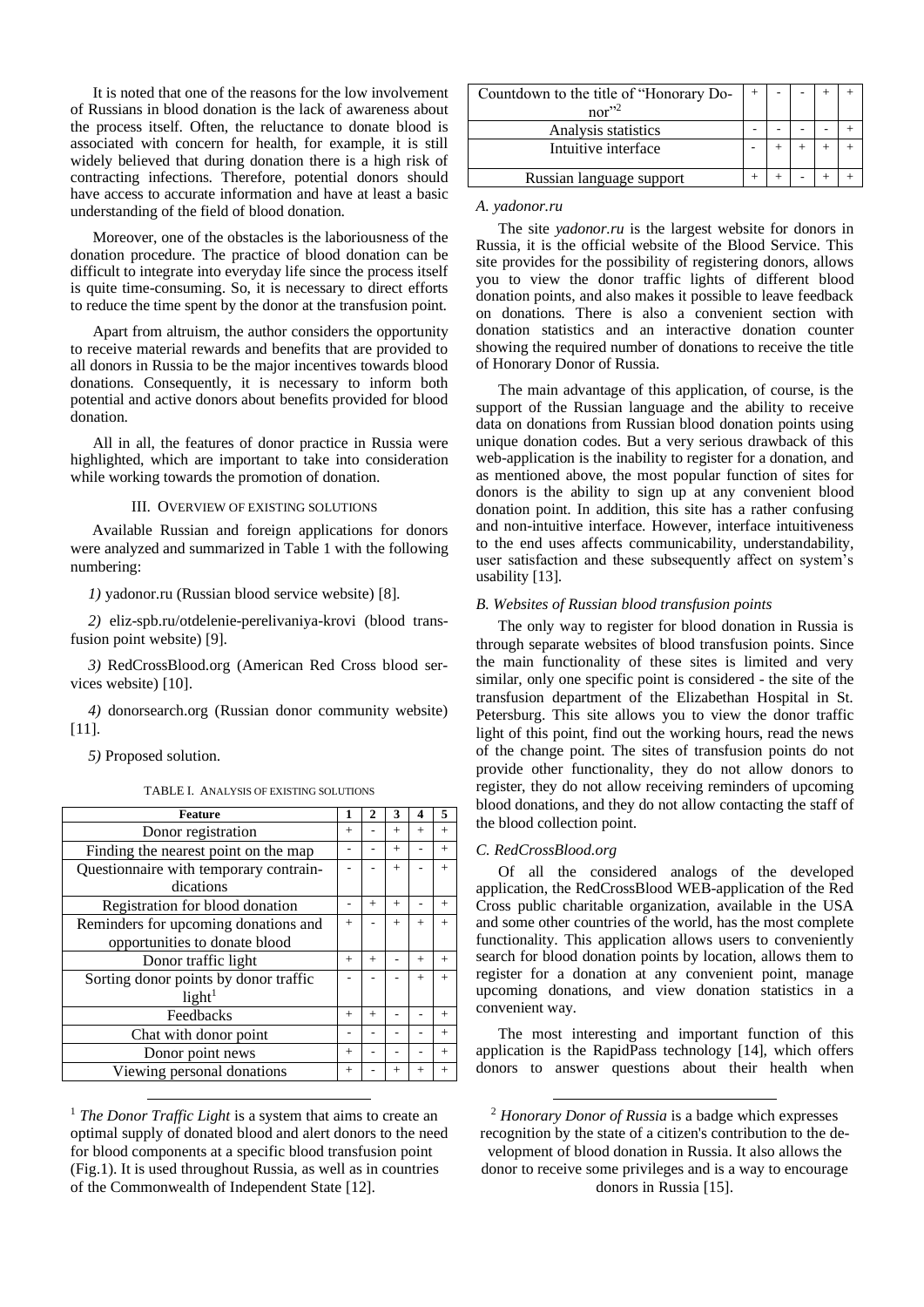registering for a donation, thereby either immediately learning about temporary contraindications, or simply reducing the time spent at the blood transfusion point. Another useful feature of this application is the ability to view data on blood tests and thus monitor the dynamics of donors' health.

#### *D. donorsearch.org*

DonorSearch is another Russian-language website for donors. This web-application is quite different from the previously reviewed analogues and rather resembles a social network for donors.

Just like yadonor it does not provide an opportunity to register for a donation, but it has a more intuitive interface, it also allows donors to independently keep a record of their donations and makes it possible to independently plan future donations. In addition, this site provides access to the donor traffic lights of various donation points and sends you reminders of upcoming donations.

#### IV. PROPOSED SOLUTION

In this work, it is proposed to develop a Web application focused on donors in Russia.

The application users should be able to get information about blood donation points in their city: opening hours, the ability to donate plasma, current news, and a donor traffic light. In addition, the possibility of filtering by distance from the current location and/or donor traffic light should be implemented.

Green color means that the blood of this group and the Rh factor<sup>3</sup> is in sufficient quantity. Yellow color means that the blood of this group and the Rh factor is not enough. Red color means that there is an increased need for blood of this group and the Rh factor.

Feedbacks can help donors to choose a blood donation point, on the other hand, point administration can receive feedback and suggestions on how to improve the blood donation process at a particular point and make blood donation as convenient as possible for donors.

The feed section will help transfusion centers to get the important information out to donors, as well as to draw more donors. This section is expected to include information such as the introduction of additional blood donation dates, emergency and critical blood need alerts, and additional donor incentives such as Donor Day, which will help maintain donor loyalty and serve as an additional motivation to donate.

Application user requirements and roles:

*1) Donor:* 

After registration, the donor can specify personal<br>primation, including the preferred method of information, including the preferred method of communication.

On the page of a particular donor point, the user will be able to view information about the point, current news, leave a review and read the reviews of other donors. In addition,

the user can ask any questions to the employees of the donor center in the chat.

Maps to display blood donation points and find the nearest point will be implemented via 2GIS API [17].

When registering for an appointment, donor is invited to fill out a blood donor questionnaire in order to identify temporary contraindications, as well as speed up the process of donating blood. The introduction of such a system has a number of advantages: it reduces the time that donors spend on donating blood up to 15 minutes; donors who pre-filled the questionnaire online are much more likely to show up to donate blood than donors who do not.



Fig. 1. Donor Traffic Light

In case the donor is temporarily suspended from donating blood, it will be proposed to set a reminder that will be sent to the mail after the expiration of the contraindications. Also, the user will be able to enable notifications with an invitation to donate blood after the minimum interval between donations.

In the personal account, an authorized user will be able to see the history of his donations, namely the number of donations made with detailed information about each of them. Before each donation, a blood test of the donor is carried out, so the results of the tests will also be available in the personal account. The results will be presented both as a table and as a graph, which will allow donors to track the trends in their health. Also, the personal account will display the number of blood and plasma donations that must be made before receiving the title of "Honorary Donor". Honorary Donor of Russia is a badge which expresses recognition by the state of a citizen's contribution to the development of blood donation in Russia. It also allows the donor to receive some privileges and is a way to encourage donors in Russia.

# *2) Administrator:*

The administrator should be able to view the registry of donors and filter the data by the time elapsed since the last donation, place of donation, or total number of donations.

In addition to viewing a list of all donors, the administrator can view the personal information of a particular donor and find out his contact details with the specified preferred method of communication.

It is also possible to keep in touch with donors directly on the site: view chat messages and reviews on the page of the blood transfusion point and respond to them. In addition, the administrator can update the donor traffic light, publish, delete, and edit the news of his point.

# V. CLIENT-SERVER ARCHITECTURE

To implement the application, a three-tier client-server architecture was chosen, which implies the presence of three types of components in the application: the application server, the database server, and the client application (Fig.2).

#### *A. Server-side implementation*

The Java programming language and the Spring Framework [18] were chosen to create the application server.

<sup>&</sup>lt;sup>3</sup> *Rh factor* is an inherited antigen found on the red blood cells of most people and certain other primates: those with this antigen are Rh positive while those lacking it are Rh negative [16].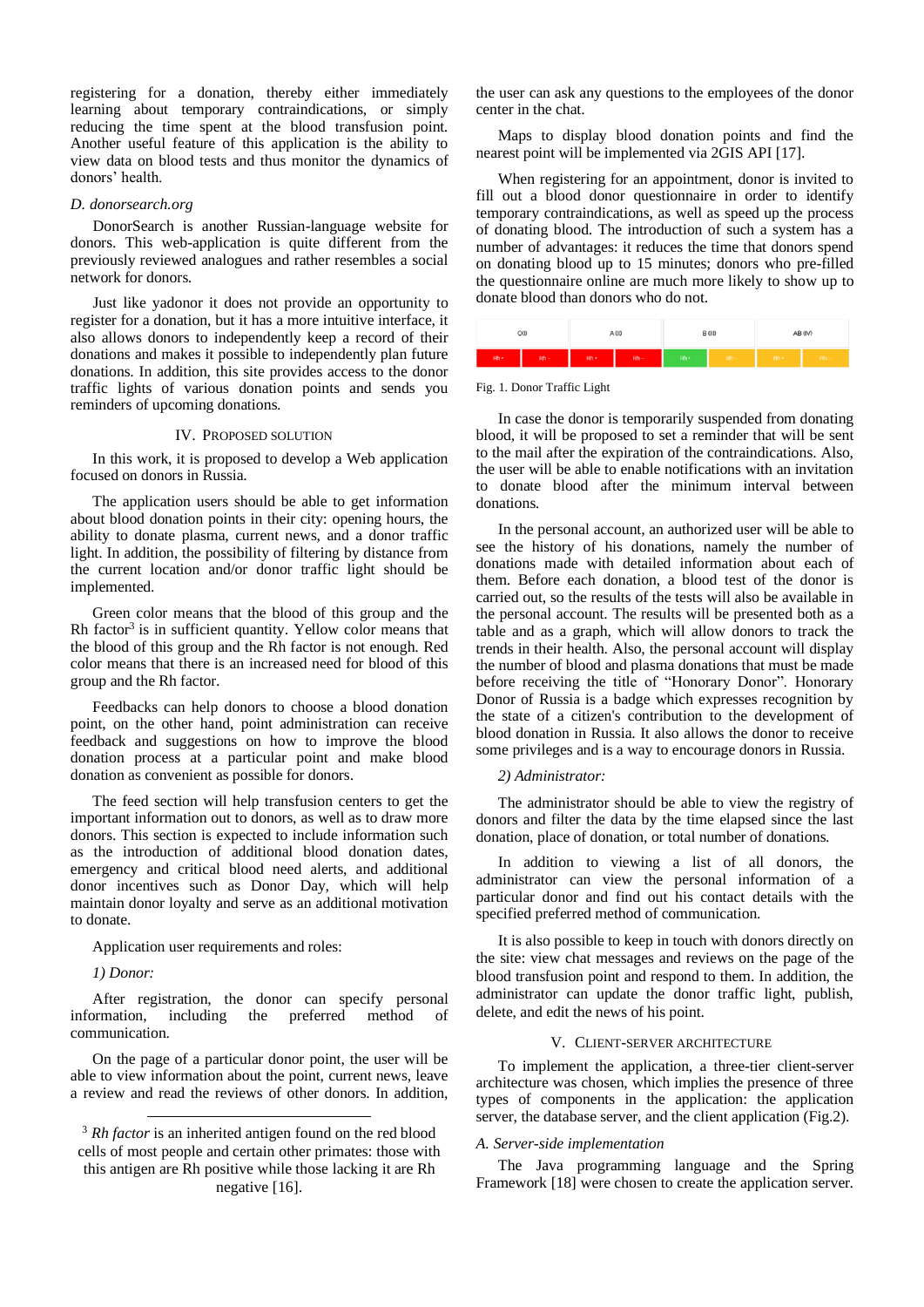The server of the developed product itself is a Spring Boot [19] application that makes it easy to use all the necessary layers of the Spring Framework.

The interaction between the application server and the client application is proposed to be organized using the REST API [20] provided by the server. REST (English Representational State Transfer) is an architectural style of interaction between the components of a distributed application. It usually represents a GET, POST, UPDATE and DELETE HTTP requests. The data exchange format is JSON.



Fig. 2. Software architecture

To store all the information, the PostgreSQL database management system [21] was chosen. The database server itself is planned to be launched using the appropriate Docker container for development convenience.

The four main types of application server components are entities, repositories, services, and controllers. Entities describe the objects stored in the database, and the database itself is accessed using JPA repositories. One of the Spring modules (Spring Data JPA) [22] is used for this. All business logic is described in the service layer, and REST controllers are created to provide a strict REST API.

Secure access to REST API is organized using another Spring module - Spring Security. JWT (Json Web Token) [23] is used to authorize system users. The scheme for working with JWT consists of the following steps:

*1)* The user contacts the endpoint for authorization.

*2)* The server checks authentication while attempting to login. If the username and password are correct, a JWT is generated, otherwise the user will be denied access.

*3)* The server returns a token in the form of json-a, which is stored in the local storage of the client application.

*4)* When a user tries to access a secure API, a JWT must be sent along with the request.

The server verifies the token, and if it's valid, it opens access to the API endpoint. Chat messaging is planned to be organized using WebSocket [24], a thin and lightweight layer over TCP, and the messaging protocol that is planned to be used is STOMP (Simple Text Oriented Message Protocol) [25].



Fig. 3. JWT authorization scheme

#### *B. Client-side implementation*

The site is a responsive single page application (SPA). A single page application is a site that contains a single HTML document that updates dynamically and does not require a full page reload during use.

To develop the client side, the TypeScript [26] programming language and the React library [27] were chosen in combination with the Redux [28] library to save the state of the site when navigating through history. TypeScript extends the power of JavaScript by adding static typing.

As a Redux middleware for working with the REST API and WebSocket it is planned to use the Redux-Thunk module [29]. The react-router [30] library will be responsible for organizing routing to match requests to the application with certain interface components.

#### VI. CONCLUSION

The problem of shortage of donor blood is still acute both in Russia and around the world. At the moment, this process is quite laborious and takes a lot of time for donors.

This paper explores ways to promote donation, attract new donors, and retain regular donors. Domestic and foreign applications for donors were reviewed, their advantages and disadvantages were analyzed, and a list of requirements that an application must meet was identified.

The proposed solution is designed to facilitate the process of donating blood for donors, as well as to popularize blood donation and ensure the regularity of donations. Such system would allow donors to quickly receive the necessary information, provide convenient registration for donations, as well as the ability to track health indicators. In addition, this system will help speed up the process of donating blood, provide blood banks with a large number of supplies, and, as a result, save many lives.

In the future, the developed system can be improved by expanding the functionality by adding the ability to record bone marrow donors. Also, it is planned to perform load testing of the Web application in real and peak load conditions because our implementation should remain stable with a large number of active users. Moreover, it is considered to implement mobile version of designed application.

#### **REFERENCES**

- [1] National Medical Research Centre for Hematology official website[: http://blood.ru/](http://blood.ru/)
- [2] National Medical Research Centre for Hematology official website, frequently asked questions: [http://blood.ru/transfuziologiya-i](http://blood.ru/transfuziologiya-i-donorstvo-krovi/donoru/chasto-zadavaemye-voprosy.html)[donorstvo-krovi/donoru/chasto-zadavaemye-voprosy.html](http://blood.ru/transfuziologiya-i-donorstvo-krovi/donoru/chasto-zadavaemye-voprosy.html)
- [3] D.J. Myers, and R.A. Collins, "Blood Donation", StatPearls Publishing, 2021.
- [4] World Health Organization official website[: https://www.who.int/](https://www.who.int/)
- [5] World Health Organization & International Federation of Red Cross and Red Crescent Societies, "Towards 100% Voluntary Blood Donation: A Global Framework for Action", 2010.
- [6] J. Silva, C. César Praça Brasil, B. Praça Brasil, L. Barbosa Paiva, V. Freire de Oliveira, J. Eurico de Vasconcelos Filho, and F. Rodrigues dos Santos, "MHealth Technology as a Tool to Promote Blood Donation", In Proc. of the 11th International Joint Conference on Biomedical Engineering Systems and Technologies, 2018, pp. 471-477.
- [7] A.G. Orlovetskaya, "Blood donation as social practice: Russian specificity, Personality", Culture. Society, 2016.
- [8] Russian blood service website[: https://yadonor.ru/](https://yadonor.ru/)